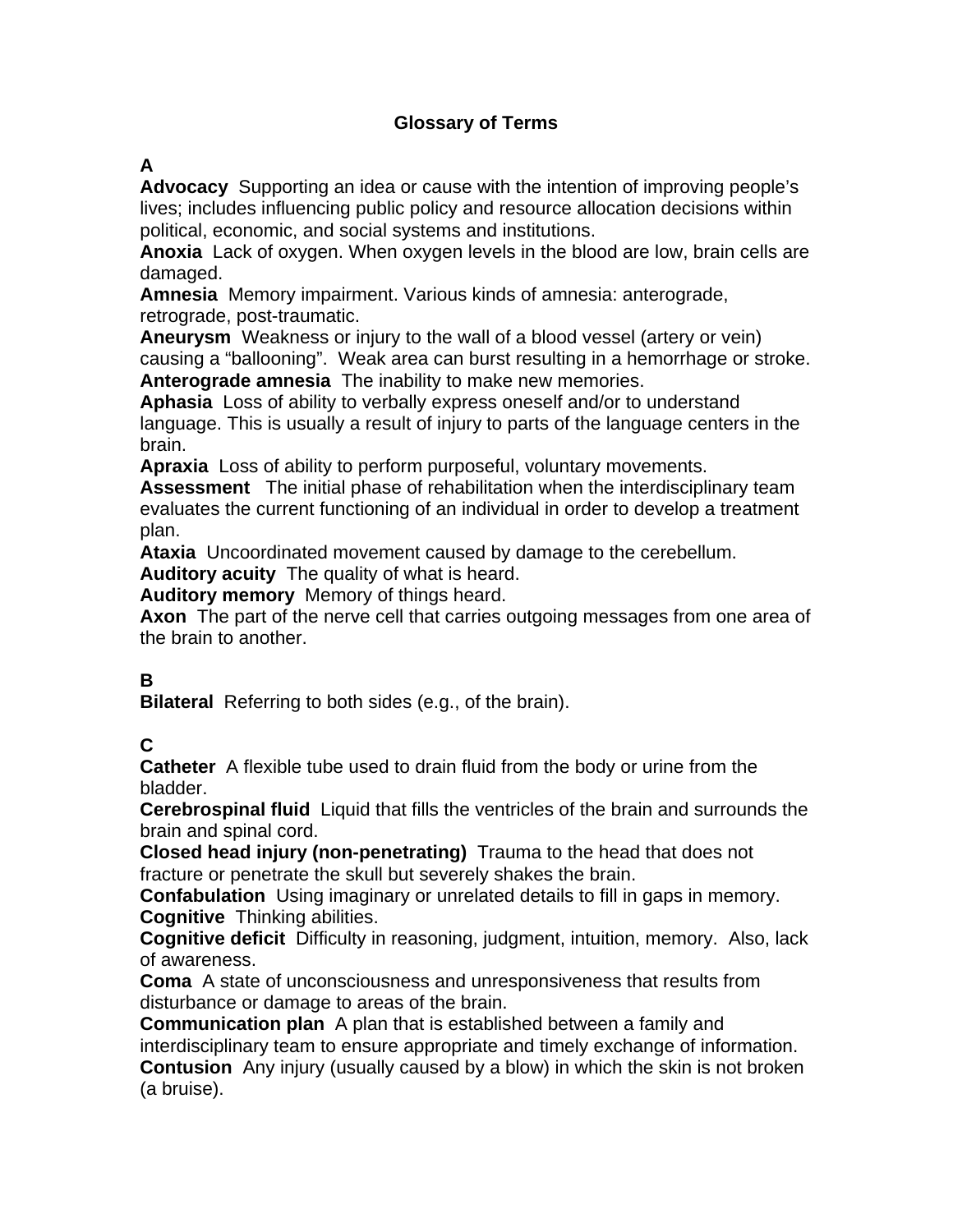**Craniectomy** Surgery involving the removal of a piece of the skull bone to gain access to the brain (to remove a blood clot or drain an abscess or blood clot). **CT scan/CAT scan** A series of computerized X-rays that take pictures of the brain or other parts of the body at various levels.

# **D**

**Deconditioning** Condition where an individual's strength and energy gradually decreases due to lengthy bed rest.

**Deep vein thrombosis (DVT)** Blood clots that develop (especially in the legs) due to reduced movement.

**Depressed skull fracture** Skull fracture where one or more parts of the skull break and come into contact with the brain.

**Diffuse** Widespread, all over.

**Diffuse Axonal Injury (DAI)** Widespread injury to and disruption of the axons, the wires of communication that exist between brain cells. A result of the forces of trauma.

**Diplopia** Double vision.

**Disinhibition** Inability to control impulsive behavior and emotions.

**Dysarthria** Slurred speech and an abnormal voice quality caused by muscle weakness, paralysis, or incoordination of the speech muscles.

**Dysphagia** Inability or difficulty swallowing.

# **E**

**Electroencephalogram (EEG)** Recording of electrical activity of the brain using electrodes (fine wires that carry electrical activity).

**Encephalitis** Inflammation of the brain.

**Epidural hemorrhage** Bleeding that occurs between the dura (tissue which covers and protects the brain) and the skull.

**Epidural hematoma** A collection of blood between the skull and dura. **Expressive aphasia** Difficulty producing language (words, sentences).

# **F**

**Family** Refers to two or more individuals who depend on one another for emotional, physical and/or economic support. The members of the family are self-defined.

**Family Skills Training** Learning opportunities offered to families by the interdisciplinary rehabilitation team to increase knowledge and skills for taking care of the patient in preparation for the next phase of treatment.

**Federal Recovery Coordinator (FRC)** Person who may be assigned to coordinate federal health care teams and private community resources to achieve the goals of an individualized recovery plan; the coordinator actively links the Veteran or Service Member with public and private resources that will meet their rehabilitation needs.

**Focal** Limited to a specific area (e.g., damage to a specific area of the brain). **Frontal lobe** Front part of the brain involved in planning, organizing, problem solving, attention and personality.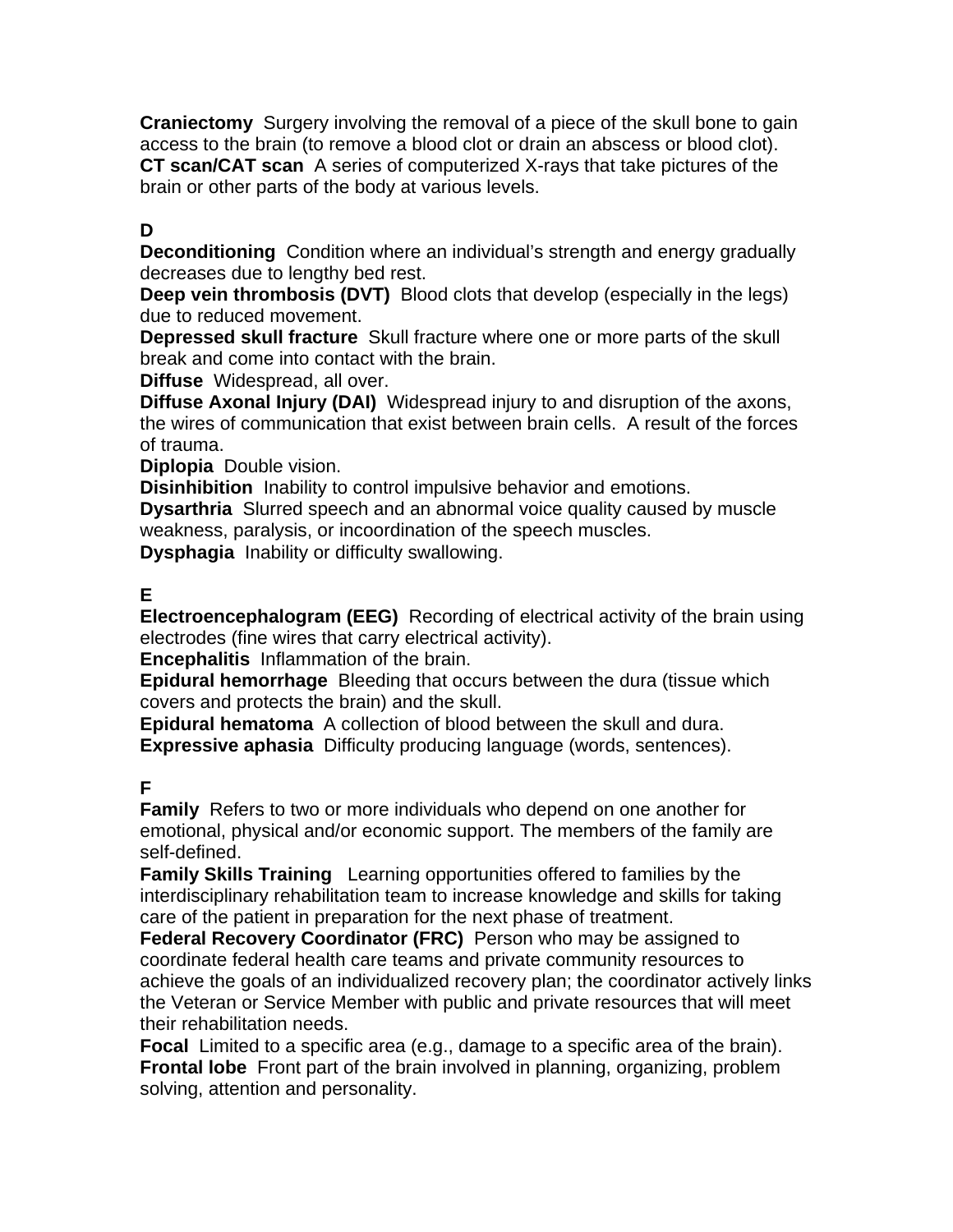# **G**

**Gastrostomy tube (G tube)** A type of feeding tube inserted directly into the stomach.

#### **H**

**Hematoma** A collection of blood, usually clotted, caused by bleeding from a burst blood vessel.

**Hemianopsia (visual field cut)** Blindness for half the field of vision in one or both eyes.

**Hemiparesis** Weakness in one side of the body.

**Hemiplegia** Paralysis of one side of the body.

**Hemispatial neglect** Inattention or lack of response to objects on one side of the body or space.

**Hemorrhage** Bleeding following damage to the blood vessels.

**Heterotopic ossification** Formation of extra bone in the soft tissue around joints.

**Hydrocephalus** An excessive amount of cerebrospinal fluid in the brain.

#### **I**

**Insight** Awareness, a feeling of understanding.

**Interdisciplinary rehabilitation team** A group of professionals, representing several fields of expertise, working together to provide treatment, guidance and education throughout the rehabilitation process.

**Intracranial pressure** A build-up of pressure within the skull.

**Intracranial hemorrhage** Bleeding within the skull.

**Intraventricular hemorrhage** Blood that enters the open spaces (ventricles) of the brain.

#### **J**

**Jejunostomy tube (J tube)** A type of feeding tube surgically inserted into the small intestine.

#### **L**

**Laceration** A ragged tear in the tissue of the brain.

**Liaison Nursing Officer (LNO)** Military nurse who evaluates the patient prior to Medevac flight.

**Limbic system** Area of the brain that regulates mood, emotion, motivation, attention, and memory.

**Logistics** Family Care Map (FCM) logistics are related to moving the family and patient from the Military Treatment Facility to the Polytrauma Rehabilitation Center.

**Long-term memory** The ability to recall events that occurred many years ago.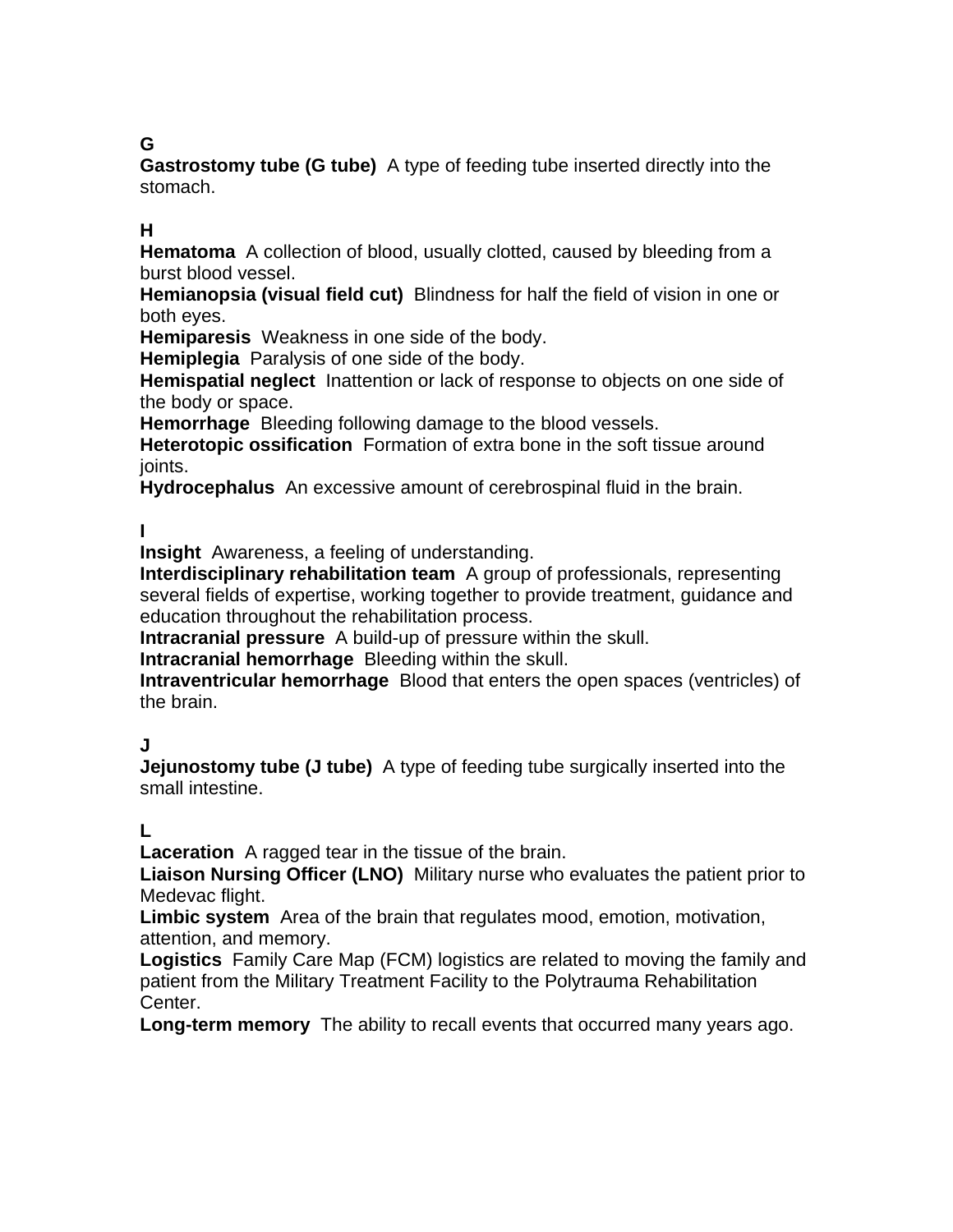#### **M**

**Magnetic Resonance Imaging (MRI)** A diagnostic technique that uses magnetic fields to produce images of the brain and other organs within the body without X-ray or other forms of radiation.

**Medication management** Use of medications to manage different medical, mental health or behavioral concerns to optimize recovery.

**Military Liaison** The military member assigned to assist the VA in specific military matters and to assist the patient in matters related to his/her branch of service (i.e., benefits and pay).

**Military Treatment Facility (MTF)** Term used for all military hospitals such as Walter Reed Army Medical Center and Bethesda Naval Medical Center.

#### **N**

**Nasogastric tube (NG tube)** A thin, plastic tube passed through the nose into the stomach.

**Non-Medical Attendant (NMA)** A person placed on military orders by the military command and treatment team to accompany the Service Member to a treatment site to assist with personal care issues related to the nature of the iniurv.

**Non-Medical Attendant orders (NMA)** NMA Orders may be available to active duty service members and should be discussed with the military liaison at the PRC. The liaison will work with your military command to complete all necessary paperwork to ensure that appropriate payment is received.

# **O**

**Occipital lobe** Located in the back of the brain; the center for sight.

#### **P**

**Parietal lobe** Area of the brain behind the frontal lobe. It receives and processes sensations of touch including pain, heat, cold, pressure, size, shape, and texture. **Penetrating head injury** Injury or trauma to the head that penetrates or fractures the skull.

**Polytrauma Network Site (PNS)** A tier of the VA Polytrauma System of Care with dedicated team of interdisciplinary rehabilitation professionals who manage the post-acute *outpatient* needs of polytrauma patients and help to coordinate life-long rehabilitation services. There are 22 regional PNS teams located throughout the United States and Puerto Rico.

**Polytrauma Point of Contact (PPOC)** A tier of the VA Polytrauma System of Care. PPOCs are located in VA medical centers without an interdisciplinary polytrauma rehabilitation team. PPOCs are responsible for ensuring that Veterans and Service Members are referred to the nearest facility in the Polytrauma System of Care that is capable of providing the level of services required There are 49 PPOCs located at VA medical centers throughout the United States.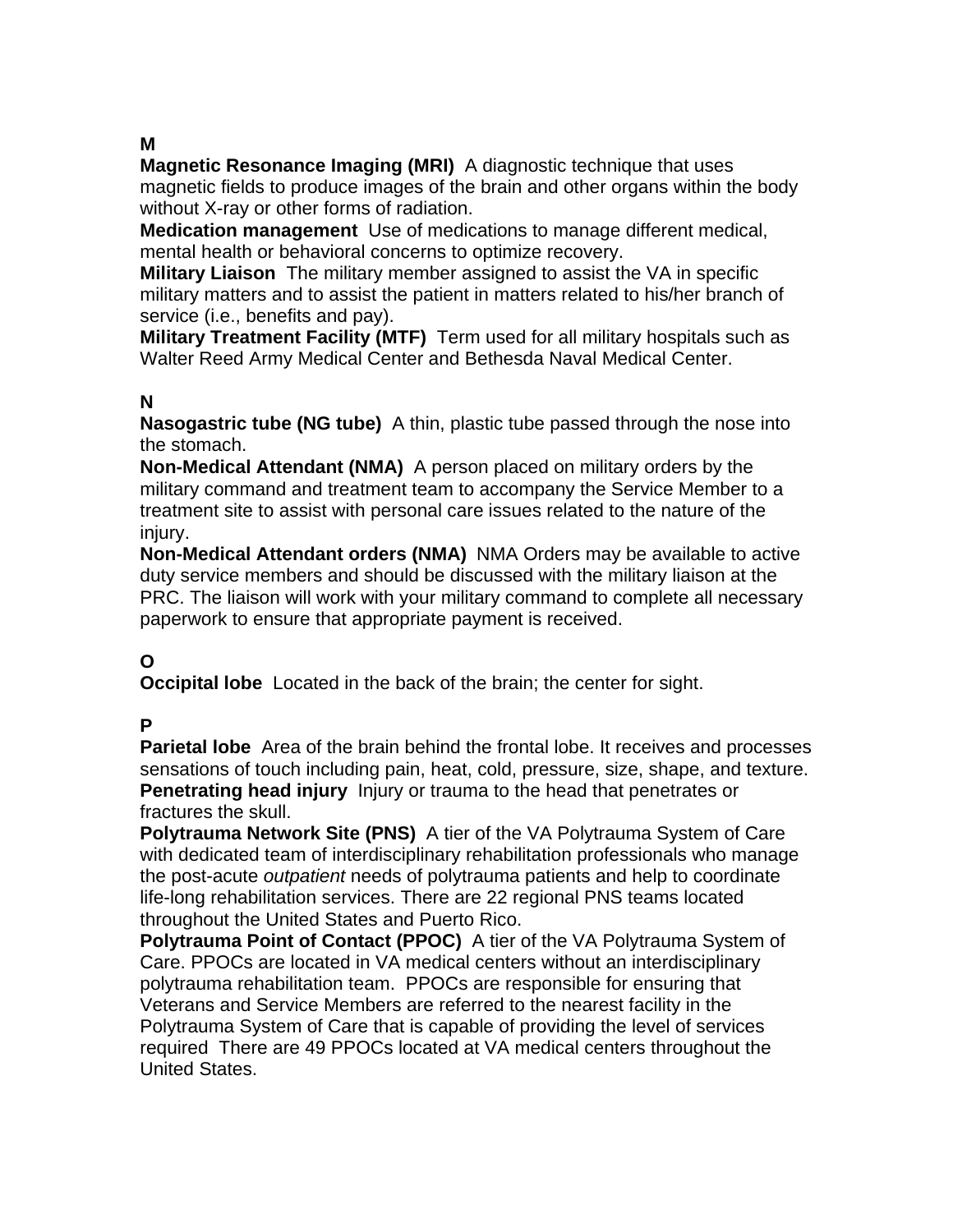**Polytrauma Rehabilitation Center (PRC)** A tier of the VA Polytrauma System of Care with a dedicated team of interdisciplinary rehabilitation professionals who provide acute, comprehensive *inpatient* medical and rehabilitation care for complex and severe polytraumatic injuries. There are four regional PRCs located in Richmond, VA, Tampa, FL, Minneapolis, MN, and Palo Alto, CA. **Polytrauma Support Clinic Team (PSCT)** A tier of the VA Polytrauma System of Care with a dedicated team of interdisciplinary rehabilitation professionals who provide *outpatient* rehabilitation services for Veterans and active duty Service Members with mild and/or stable functional deficits from brain injury and polytrauma. There are 81 local PSCT teams located throughout the United States. **Polytrauma System of Care (PSC)** A system of care for Veterans and returning Service Members who sustain complex combat or stateside injuries, including traumatic brain injury (TBI). The PSC is a four tiered system that provides comprehensive, high quality and interdisciplinary rehabilitation care in both inpatient and outpatient settings.

**Polytrauma Transitional Rehabilitation Program (PTRP)** A comprehensive program of rehabilitation services provided by a dedicated team of interdisciplinary rehabilitation professionals in a therapeutic, residential or day treatment setting. PTRP is designed to improve the person's physical, cognitive, psychological and social functioning with support and supervision. The goal of transitional rehabilitation is to return a person to the least restrictive environment including return to active duty, work and school, or independent living in the community with meaningful daily activities. PTRP programs are located at the four PRCs in Richmond, VA, Tampa, FL Palo Alto, CA and Minneapolis, MN. **Post-traumatic amnesia** The inability to remember day-to-day events during a period of time following injury.

**Pressure ulcer** Bedsore caused by prolonged pressure or rubbing on vulnerable areas of the body (lower back, hips, ankles, heels, elbows and ear). **Prognosis** Eventual outcome, a prediction of how things will turn out.

**Pulmonary embolism (PE)** Blood clot from another part of the body that travels to the lungs.

#### **R**

**Rancho Los Amigos Scale of Cognitive Functioning** Eight level scale used to track recovery from traumatic brain injury.

**Receptive aphasia** Difficulty understanding language.

**Regenerate** The ability to grow back.

**Rehabilitation process** Phases of therapeutic activities designed to increase a patient's independence and functioning.

**Remote memory** The ability to recall events that occurred many years ago. **Retrograde amnesia** The inability to remember events that occurred for a time period immediately before a brain injury.

#### **S**

**Self care** Personal health maintenance; any activity to improve or restore physical or emotional health.